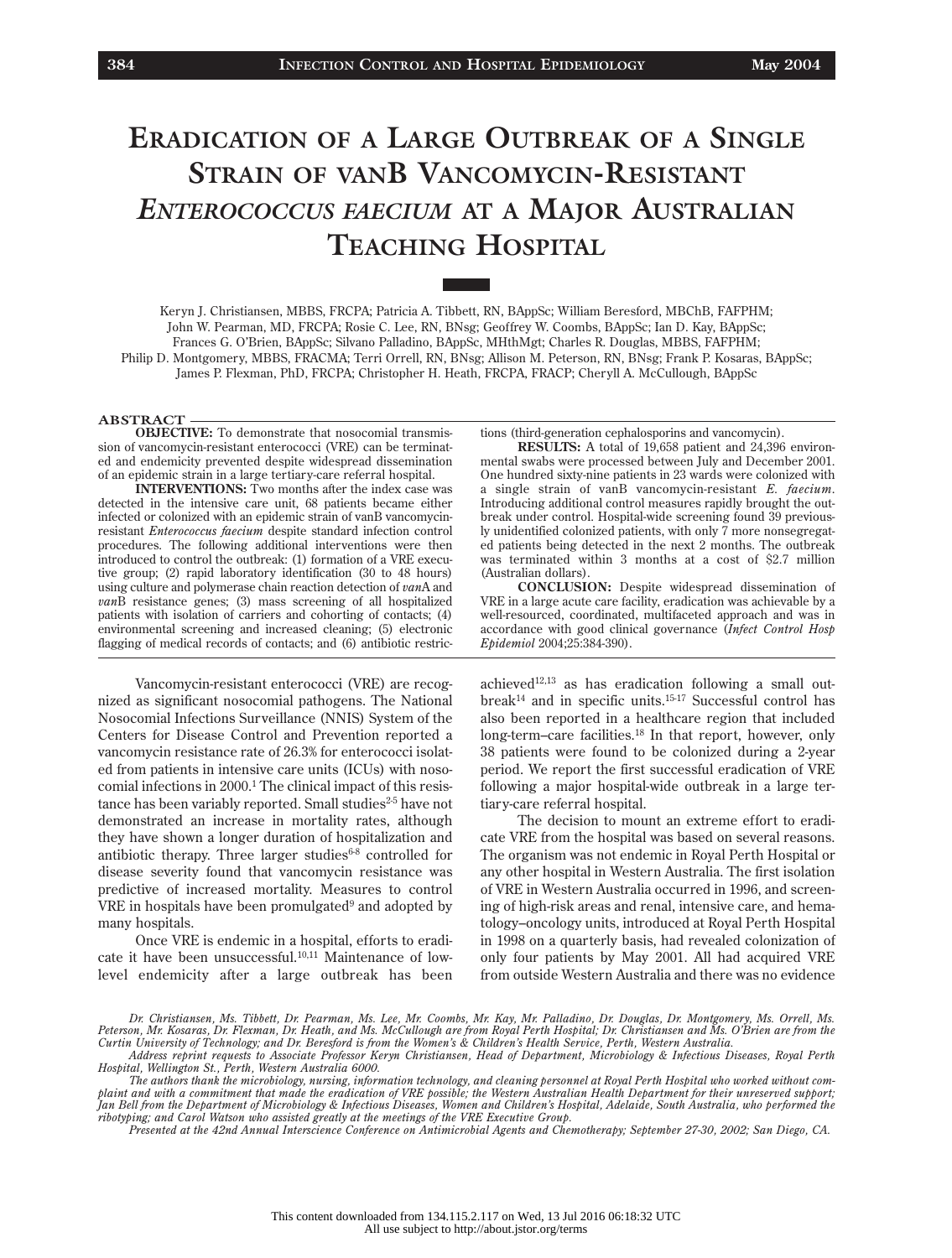of horizontal transmission. These four isolates were not related to the outbreak strain. Vigorous screening and control measures had been successful in keeping multidrug-resistant, methicillin-resistant *Staphylococcus aureus* (MRSA) from becoming endemic in all hospitals in Western Australia despite a high prevalence in many teaching hospitals in the rest of Australia.19 The alternative was to accept that VRE would remain endemic in the hospital, with associated patient morbidity and mortality. The hospital management found this to be unacceptable.

### **METHODS**

# *Facility Characteristics*

Royal Perth Hospital has two campuses. The main campus, the largest adult tertiary-care referral hospital (694 beds in 33 wards) in Perth, has heart, renal, and bone marrow transplant units; the State adult burns unit; a 22-bed ICU; general medical and surgical units; and cardiovascular surgical, acute orthopedic, and major trauma services. The Shenton Park campus (200 beds in 8 wards) has the State spinal injury service and elective orthopedic surgery and neurologic and orthopedic rehabilitation units.

#### *Outbreak*

In July 2001, an ICU patient was found to have a positive blood culture for vanB vancomycin-resistant *Enterococcus faecium*. The organism was amoxicillin resistant and had minimum inhibitory concentrations (MICs) for vancomycin and teicoplanin of more than 256 mg/L and 1.0 mg/L, respectively. The index patient was isolated under strict contact precautions. Contact patients, defined as all patients on the same ward (not just those sharing the same room), were screened for VRE. Those screened included patients in both the ICU and the dialysis unit as the index patient had been receiving hemodialysis prior to his admission to the ICU. As a precaution, patients in the nephrology ward were also screened. The testing resulted in the detection of another positive patient in the ICU and additional colonized patients in the two renal areas. The index patient lived in a hostel with other patients receiving renal dialysis and, through them, transmission to the nephrology ward is postulated to have occurred. Spread occurred through 11 wards despite the isolation of known carriers (including the use of gown and glove precautions), screening of contact patients, introduction of antiseptic hand hygiene, reinforcement of standard infection control practices, and intensified cleaning as recommended by Hospital Infection Control Practices Advisory Committee guidelines.9 By late September 2001, 68 patients had become colonized. At that time, it was decided that more intensive intervention was needed to prevent the organism from becoming endemic.

# *Intensified Outbreak Control Measures*

*Formation of a VRE Executive Group.* The VRE executive group was composed of the Chief Executive, the Director of Clinical Services, the Director

of Nursing Services, a hospital epidemiologist, the chief executive of another teaching hospital who had outbreak management expertise, a clinical microbiologist, and an infection control nurse. The group met daily for the next 3 months to make all decisions regarding outbreak control. A dedicated cost center was established to record all costs associated with the outbreak.

*Rapid Laboratory Identification of VRE.* New laboratory procedures were introduced to enable the detection of VRE in most patients within 30 to 48 hours of receipt of the screening specimens. Previously, it had taken up to 5 days, thus the period during which environmental contamination and nosocomial transmission could occur was reduced.

*Widespread Patient Screening.* Every inpatient, regardless of exposure status, was screened during a 1-week period to identify the total reservoir of VRE carriage. Previously, only known ward contacts had been screened. Subsequently, every hospital patient was screened on admission and on discharge.

*Environmental Screening***.** Initially, wards with a VRE-positive patient had environmental sampling prior to extensive cleaning. As early results indicated that there was a high level of environmental contamination, sampling was changed to after cleaning only to measure the adequacy of the cleaning process. Swabs were taken from the immediate vicinity of the patient (ie, the locker, telephone, over-bed table, bedside chair, bed, mattress, pillow, over-bed fixtures such as the oxygen supply and suction, and horizontal surfaces) and general areas (ie, the floors, bathroom, toilet, commodes, equipment, lotion rooms, storerooms, offices, nurses' station, computer terminals, and handwash basins).

*Establishment of a Dedicated Cleaning Team.* Wards with positive patients were closed for intensive two-step cleaning (ie, an anionic detergent followed by a phenolic disinfectant) and not reopened to new admissions until the environmental screening was negative for VRE. All wards in the hospital received at least two intensive cleanings.

*Cohorting of All Positive and Contact Patients.* Three cohorts of patients were established. Positive patients were transferred into dedicated isolation wards where strict contact gown and glove precautions were maintained. Patients who had been in the same ward as positive patients were accommodated in designated "contact" wards. Patients who had not been admitted to Royal Perth Hospital previously during the outbreak, those who had not been in contact with a carrier, and those who had had four negative rectal swabs were placed in designated "clean" wards. Standard precautions were practiced in the latter two patient cohorts. Each cohort had dedicated nursing staff, thus ensuring that movement of nursing staff between VRE-positive and VRE-negative patients did not occur. Transfer of patients within the hospital was not allowed unless approved by the VRE executive group. Discharge of VRE-positive geriatric patients to long-term–care facilities was suspended and a separate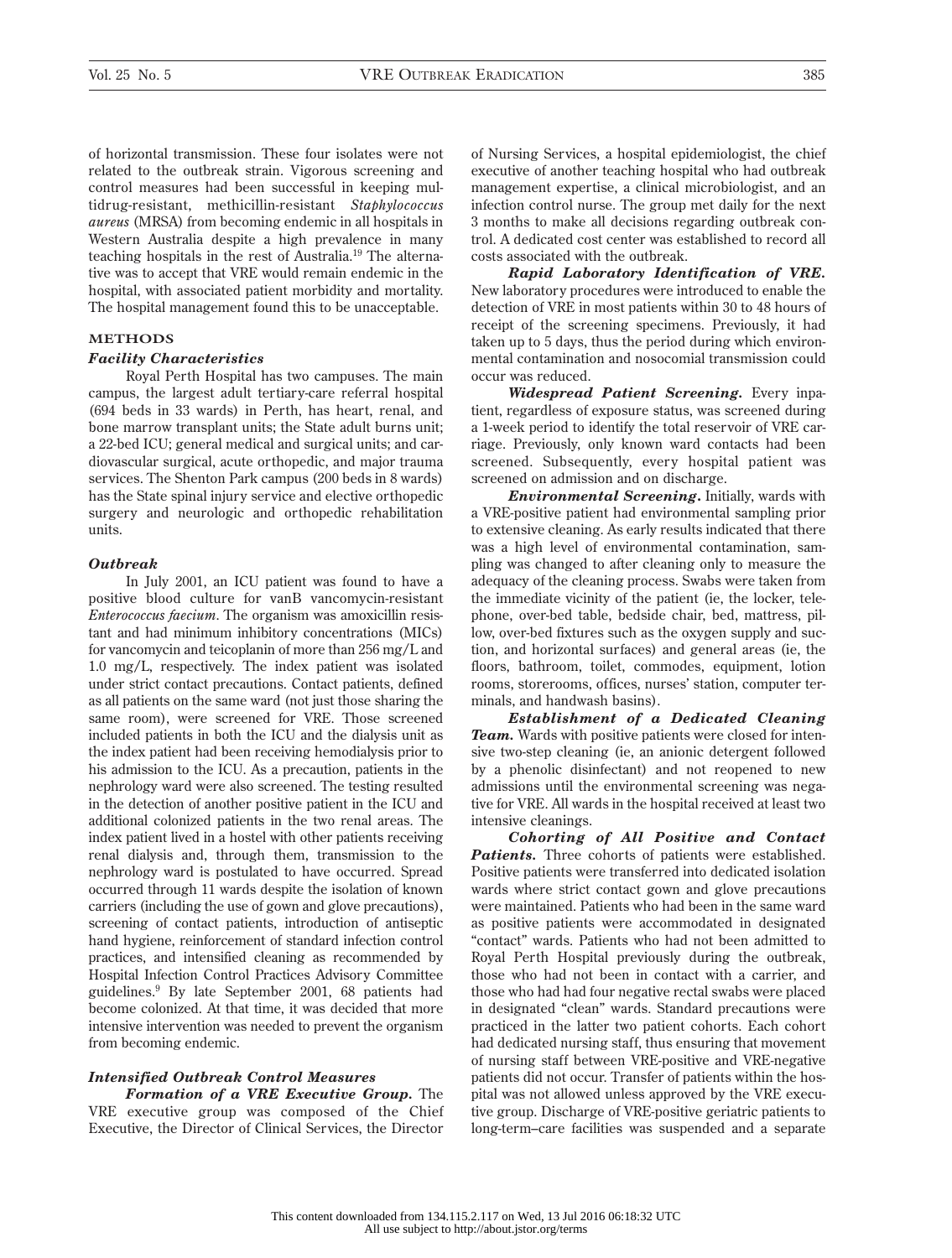

FIGURE 1. Results of pulsed-field gel electrophoresis of *Sma*I enzyme–restricted digests of chromosomal DNA from representative subtypes of the epidemic vancomycin-resistant *Enterococcus faecium* isolates showing the clonal nature of the outbreak. Lanes 21, 23, 24, and  $27 =$ subtype A; lanes 5, 10, and 19 = subtype B; lanes 2, 4, 12, 13, 16, 20, and  $26$  = subtype C; lanes 3, 9, 11, 17, 18, and  $25$  = subtype D; lanes 6 and 7 = subtype E; lane  $16$  = subtype F; lane  $14$  = subtype G; and lanes 1, 8, 15, 22, and 28 = *Staphylococcus aureus* NCTC8325 size standard.

isolation facility was established and managed at an affiliated hospital.

*Electronic Tracking of Contact Patients***.** An existing system was used to flag ward contacts after discharge, facilitating placement on contact wards if readmitted. Bed management became problematic because of the high number of readmissions of these contact patients. Hence, an active outpatient screening program was initiated to screen flagged patients at high risk of readmission because of either their medical condition or their previous admission history. The flag was removed if four VRE-negative rectal swabs were obtained.

*Restriction of Antimicrobials.* The use of third-generation cephalosporins ceased. Severe sepsis was treated with piperacillin/tazobactam.20 Vancomycin use required approval by a clinical microbiologist or infectious diseases consultant.

#### *Laboratory Methods*

Rectal swabs were initially plated onto CHROMagar Orientation medium (CHROMagar, Paris, France) containing 6 mg/L of vancomycin and 8 mg/L of gentamicin, followed by inoculation into BBL Enterococcosel broth (Becton Dickinson, Cockeysville, MD) supplemented with 8 mg/L of vancomycin. Environmental swabs were inoculated into broth only. Positive broths were subcultured onto CHROMagar medium containing no antibiotics. All media were incubated for 24 hours at 36°C. A real-time polymerase chain reaction method<sup>21</sup> using the Roche LightCycler platform (Roche Molecular Biochemicals, Mannheim, Germany) was developed for the detection of *van*A and *van*B genes from characteristic colonies growing on CHROMagar. Identification of each isolate was confirmed by Gram stain, colonial morphology, and biochemical and growth characteristics. Kirby–Bauer disk diffusion $22$  and the National Committee for Clinical Laboratory Standards 6-mg/L vancomycin screening plate confirmed vancomycin resistance. Vancomycin and teicoplanin MICs were performed by Etest (AB Biodisk, Solna, Sweden) using Mueller–Hinton agar. The VRE isolates were typed using a modified pulsed-field gel electrophoresis (PFGE) technique,<sup>23</sup> plasmid analysis, $24$  and ribotyping. $25$ 

# **RESULTS**

A total of 19,658 patient and 24,396 environmental specimens were screened until the end of December 2001 when the outbreak was terminated. One hundred sixtynine patients from 23 wards at both campuses were colonized with a clonal vanB *E. faecium* (vancomycin-resistant *E. faecium*). Four patients had the following clinical infections: bacteremia and empyema of the gallbladder, a urinary tract infection associated with an indwelling urinary catheter, peritonitis associated with continuous ambulatory peritoneal dialysis, and a deep wound infection and subphrenic abscess in a patient who had undergone surgery. All 169 patient and 87 environmental isolates underwent analysis by PFGE (Fig. 1) and phylogenetic analysis (Fig. 2) and were closely related by established criteria.26 The plasmid profile and ribotyping confirmed the clonal nature of the outbreak (data not shown). In addition to the vanB vancomycin-resistant *E. faecium*, the large-scale screening detected other VRE, 5 vanA *E. faecium*, 1 vanB and 5 vanE *E. faecalis*, and 4 vanA *Enterococcus* species, none of which resulted in transmission.

#### *Epidemiologic Information*

The epidemic curve is shown in Figure 3. Sixtyeight positive patients were detected prior to the establishment of the VRE executive group, and an additional 26 in the following week. With the introduction of hospitalwide screening, another 39 previously unknown positive patients were identified; with their relocation to isolation wards, the outbreak was effectively controlled. Only 7 more positive inpatients were detected during the next 2 months. The last inpatient to be detected was detected at the end of December 2001. The remaining 29 of the 169 VRE-positive patients were detected by the active outpatient screening program. Between October and December 2001, screening of 780 of the 4,155 patients alerted electronically resulted in the detection of 8 VREpositive patients on readmission and 21 (3.7%) as outpatients. This initial high VRE yield from discharged patients fell rapidly during the program, and in the 4 months following the outbreak (January to April 2002), only 7 of (0.6%) 1,181 screened patients were positive. Two of the 169 positive patients could not be linked epidemiologically to the outbreak; they had positive swabs on admission and had not been hospitalized recently.

With the exception of a small cluster of 5 inpatients linked to the readmission of a previously cleared contact patient in September 2002, the hospital has remained free of VRE through April 2004.

The intensive care, dialysis, and nephrology units and a hostel used by patients receiving dialysis played a central role in the spread of the vanB vancomycin-resistant *E. faecium* throughout the hospital. Throughout the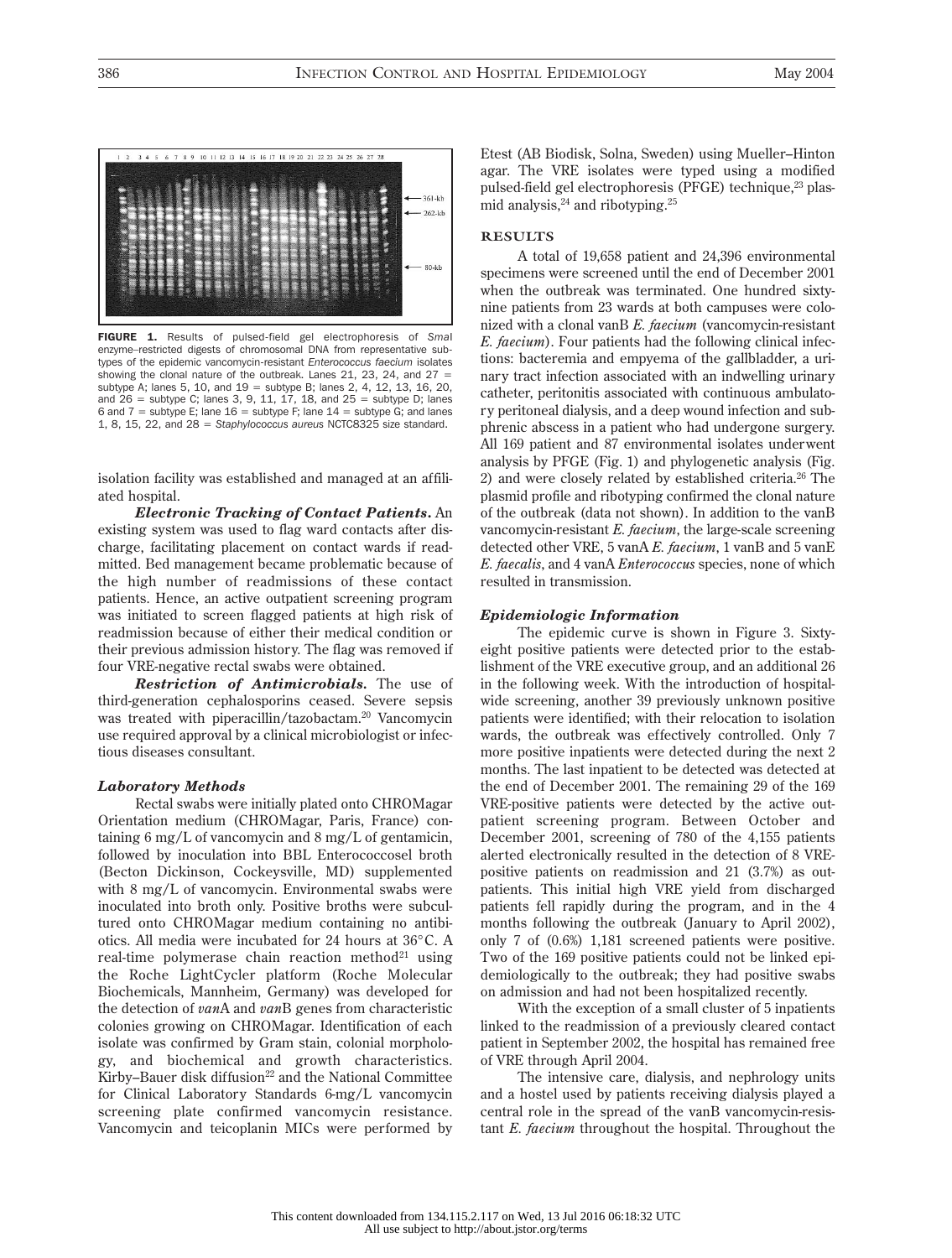

FIGURE 2. Dendrogram, digitized pulsed-field gel electrophoresis (PFGE) patterns, and distribution of the subtypes of the epidemic strain of vancomycinresistant *Enterococcus faecium* from both the patients and the environment. Note the more than 80% relatedness, only minor band differences on the digitized image, and similar distribution of the various subtypes between patients and the environment. The scale represents the percentage of homology. Molecular weights are shown above the lanes.

first 2 months of the outbreak, 20 VRE carriers were from the two renal areas, 9 of whom had been residents of the hostel. The frequent movement of patients through different wards of the hospital facilitated the spread to 23 wards including general medical, general surgery, orthopedic, neurosurgery, plastic surgery, urology, cardiology, cardiothoracic surgery, vascular surgery, geriatrics, hematology, bone marrow transplant, and spinal injury. At the height of the outbreak, the hospital had 3 isolation wards and 19 contact wards. The remaining 19 wards admitted patients who were considered to be clear of VRE.

# *Environmental Contamination*

Of the 24,396 environmental swabs, 87 were positive. Initially, screening prior to cleaning was performed in 5 wards following detection of a carrier. A high level of environmental contamination was found in all 5 wards with 21 (24.7%) of 85 swabs being positive for VRE. Subsequently, environmental screening was conducted only after intensive cleaning. Environmental contamination was not found on any ward that had not had a known carrier (0 of 6,255 swabs). In areas cleaned after the detection of a carrier, persistent environmental contamination was uncommon (60 [0.3%] of 17,978 swabs). Environmental sites remaining positive after cleaning were those likely to have fecal contamination (ie, commodes, the toilet area, bathrooms, and the immediate patient bed area). Communal areas only were sampled in the isolation wards and had a higher yield with 6 (7.7%) of 78 being positive.

#### *Costs*

The costs presented are for the period from July to December 2001 (Table). An additional cost of \$440,000 was incurred establishing and maintaining the geriatric isolation facility. The total cost for this period was \$2.7 million (Australian dollars).



FIGURE 3. The epidemic curve showing the number of patients with vanB vancomycin-resistant *Enterococcus faecium* colonization or infection. This does not include the 29 contact patients detected, as outpatients or on readmission, by the active outpatient screening program.  $VRE = van$ comycin-resistant enterococci.

# *Antibiotic Use*

The use of third-generation cephalosporins decreased dramatically from 3.6 to 0.4 daily defined doses $27$ per 100 occupied bed–days between September and December 2001. Vancomycin use declined initially, but, inexplicably, this was not sustained (Fig. 4).

# **DISCUSSION**

The introduction of the epidemic strain of vancomycin-resistant *E. faecium* into Royal Perth Hospital was followed by initial transmission in the ICU and renal dialysis and nephrology units. This was followed by rapid spread through 23 wards of the hospital. This spread was possibly enhanced by the frequent movement of patients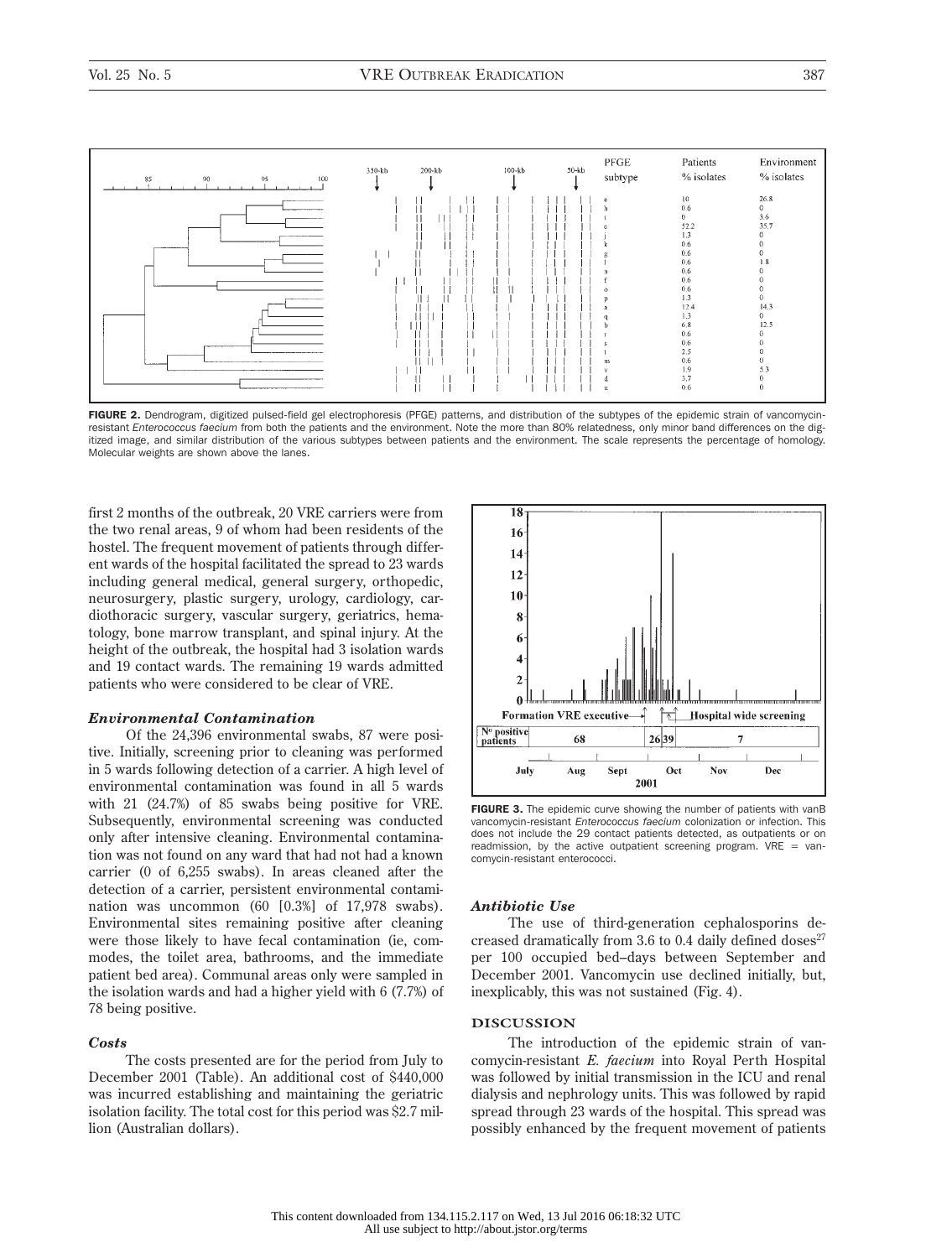#### **TABLE**

COSTS INCURRED DURING THE PERIOD FROM JULY TO DECEMBER 2001 IN THE ERADICATION OF VANCOMYCIN-RESISTANT ENTEROCOCCI

|                                                                                                                                  | Cost*       |
|----------------------------------------------------------------------------------------------------------------------------------|-------------|
| Staffing (ie, nursing, patient care assistants, laboratory staff, and administrative support)                                    | \$593,602   |
| Medical, surgical, and diagnostic supplies (ie, drugs, diagnostic supplies, patient appliances, and materials)                   | \$275,153   |
| Contracting (ie, cleaners and other staffing resources)                                                                          | \$584,320   |
| Domestic charges (ie, cleaning and clothing consumables)                                                                         | \$320,594   |
| Building works (ie, electronic taps in the ICU and dispensers for disinfectant and detergents)                                   | \$56,749    |
| Other (ie, printing, stationary, and all other consumables)                                                                      | \$381,887   |
| Equipment (ie, LightCycler <sup>†</sup> [VRE PCR])                                                                               | \$65,000    |
| Total                                                                                                                            | \$2,277,305 |
| $ICU =$ intensive care unit; $VRE =$ vancomycin-resistant enterococci; $PCR =$ polymerase chain reaction.<br>*Australian dollars |             |

† Roche LightCycler (Roche Molecular Biochemicals, Mannheim, Germany).



FIGURE 4. Antimicrobial use between July and December 2001 showing a large reduction in the use of third-generation cephalosporins and a temporary decline in the use of vancomycin. Use is expressed as defined daily doses<sup>22</sup> (DDD) per 100 occupied bed–days. IV = intravenous.

between wards, the high use of antimicrobials (particularly third-generation cephalosporins and vancomycin), a limited number of single rooms with en suite facilities, and poor compliance with handwashing. Transmission was also probably facilitated by a relatively high incidence of diarrhea in some of the early positive patients (data not shown) as described by others.<sup>14</sup> Reinforcement of standard infection control procedures<sup>9</sup> early during the outbreak was not successful in containing the outbreak. The decision to attempt eradication of VRE was based on the potential for increased morbidity and mortality,<sup>6</sup> the associated economic cost, $8$  the previous absence of the organism within any hospital community in the state, and our previous success with MRSA control.

It is recognized that colonized patients in hospitals are the major reservoir for VRE, with proximity to a previously nonisolated patient being a risk factor for acquisition.12,14 Previous studies have also demonstrated that VRE is transmitted between patients on the hands and clothing of healthcare workers<sup>14</sup> and indirectly from the contaminated environment.28 Our early screening revealed heavy environmental contamination associated with positive patients. Thus unidentified, nonisolated positive patients provided a continuing source of vancomycinresistant *E. faecium* and, therefore, failure of our early control measures. It was therefore crucial to identify the entire reservoir of VRE-colonized patients in the hospital. It was not until every patient in the hospital was screened, allowing isolation of an additional 39 previously unidentified positive patients, that the outbreak was terminated. The rapid laboratory procedures facilitated the early isolation of these positive patients, the intensive cleaning program removed any remaining organisms from the environment, and the cohorting of contact patients reduced the potential for spread prior to clearance swabs.

The identification of the vancomycin-resistant *E. faecium* reservoir in discharged patients was also important in preventing the reintroduction of the organism into the hospital. In the first few months of the active outpatient follow-up program, 3.7% of the contact patients tested positive, affirming the benefit of the electronic flag on patients' records. However, during the 3 months after the outbreak, the number of positive patients declined quickly (0.6%), indicating that many may have detectable carriage for a short period only.

Having a dedicated executive group with the power to make far-reaching decisions was pivotal in ensuring the cooperation of all staff in what was a major exercise involving every ward and clinical and paraclinical service in the hospital during a prolonged period. The executive group was responsible for decisions on funding requirements, complex bed management, cleaning priorities, staffing levels, computing support, and the provision of alternative long-term–care facilities for positive patients. In addition, they provided support to the infection control team and solved many day-to-day problems.

The outbreak was clonal. The first patient became apparent through a positive clinical specimen (bac-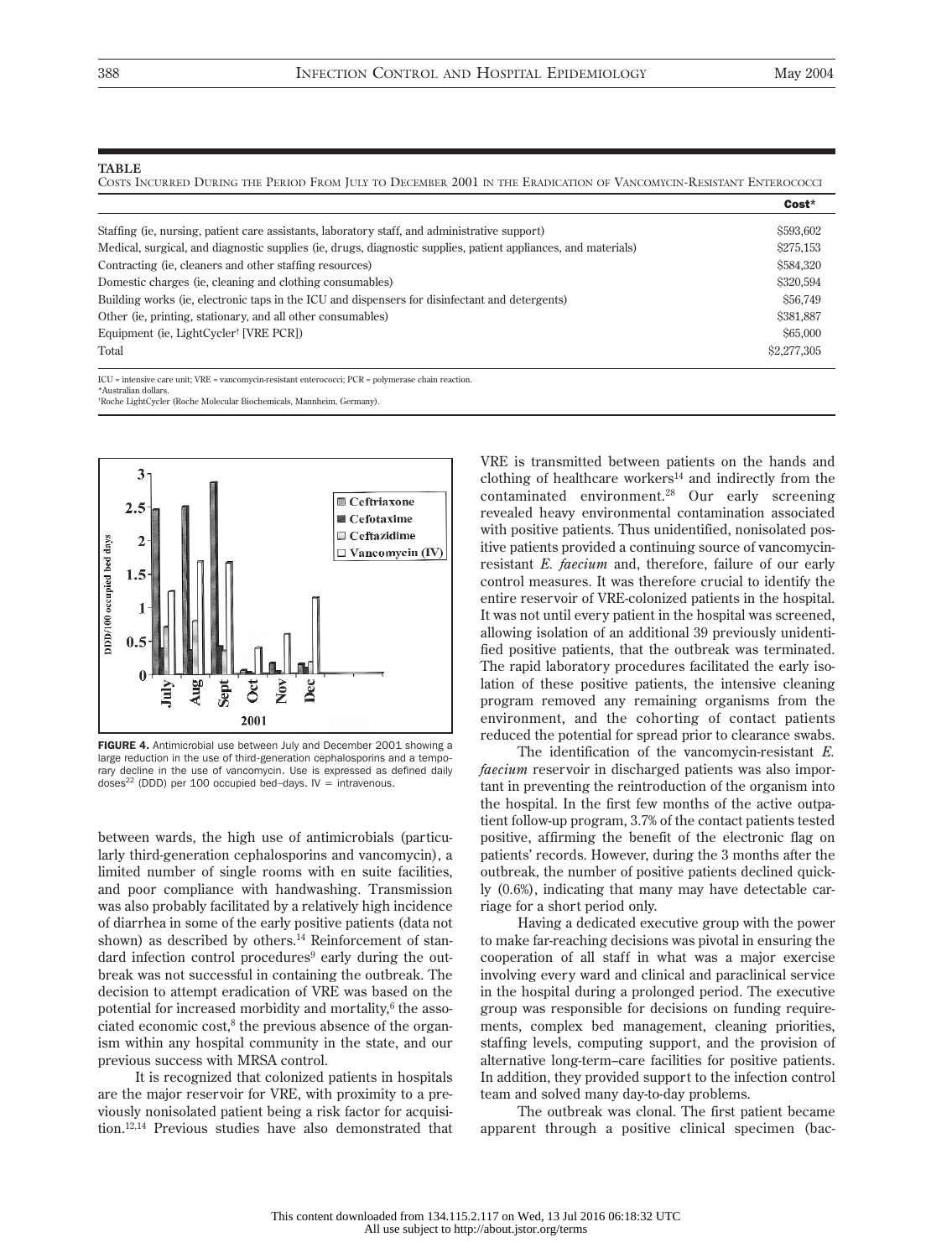teremia). It is possible that undetected colonized patients were present in the hospital before this event, although the quarterly screening of high-risk areas, performed just 8 weeks prior to the detection of the index case, had failed to yield any positive results. It is therefore unlikely that a widespread long-standing problem had existed in the hospital. The screening of patients on admission to the hospital as part of the outbreak control strategy revealed two patients with the epidemic strain who could not be linked epidemiologically to the outbreak. Similarly, several vanA and vanE VRE strains were identified. The latter strains were heterogeneous and no transmission was detected. The detection of both the epidemic and the unrelated VRE strains from patients on admission suggests that there is low-level prevalence of VRE carriage in the community, highlighting the need for ongoing screening in high-risk units.

Several noteworthy issues arose during the outbreak. It is well recognized that hospital staff are potential vectors of resistant organisms such as VRE and MRSA, with documented carriage of both organisms on hands and clothing.29,30 However, it was decided not to screen nursing staff for hand or clothing carriage given the use of nurses dedicated to each patient cohort (ie, positive, contact, or clean), the use of strict gown and glove precautions, and increased attention to hand hygiene. In addition, VRE bowel colonization among staff has not been demonstrated to be an important reservoir, in contrast to MRSA, in which nasal carriage among staff has been implicated in transmission.<sup>31</sup> Therefore, a conscious decision was made not to screen staff for bowel carriage, which was justified by the ultimate result. There was debate about the number and timing of rectal swabs necessary to clear a contact patient. Initially, 4 swabs were taken at 72-hour intervals, but this was changed to consecutive days to clear patients more quickly and therefore facilitate bed management. Also, there is evidence that fecal specimens have a greater sensitivity than that of rectal swabs.32 Our experience indicates that rectal swabs are adequate in an outbreak situation.

Antimicrobial restrictions have been successful in reducing VRE isolation rates in endemic situations.<sup>33</sup> Although introduced as part of the overall strategy, the reduction in use did not occur until the outbreak was almost completely controlled. It is possible that continuing restrictions may help maintain control, but its role in the eradication process is uncertain. Finally, a large number of environmental swabs were taken. This added greatly to the laboratory workload and to the cost of controlling the outbreak. In retrospect, our environmental pursuit of VRE was excessive with only 0.3% of swabs being positive after cleaning. Sampling should therefore be targeted to those sites most likely to be fecally soiled, to have had direct patient contact, or to have had a high frequency of healthcare worker manipulations. Our results also indicate that sampling of areas without positive patients is unnecessary provided that patient screening is in place.

Was the cost (\$2.7 million Australian dollars; \$1.5

million U.S. dollars) of eradication justified? Recently, the costs of endemic VRE have been established. In the study by Carmeli et al.,<sup>8</sup> the overall direct clinical and economic impact of VRE was quantified by comparing a cohort of 233 patients having clinical isolates of VRE with 647 matched controls. The outcome measures were adjusted for confounding in multivariate analysis. The authors reported a 2-fold increased odds of mortality (6% attributable mortality), a 2.7-fold increased odds of a major surgical procedure, a 3.5-fold increased odds of admission to the ICU, a 1.7-fold increase in hospital length of stay, a 1.4 fold increase in the cost of hospitalization, and a 2-fold increased odds of discharge to a long-term–care facility. This translated to 15 cases of in-hospital death, 22 major operations, 26 ICU admissions, 1,445 additional hospitalization days, and excess costs of \$2,974,478 (U.S. dollars) during the 4-year study period. The excess costs did not include laboratory and nursing costs of surveillance, isolation supplies, and loss of beds due to isolation needs. Other studies have given higher estimates of the attributable mortality (25%34 to 37%35) and have provided the estimated additional cost for each episode of VRE bacteremia (\$13,53734 to \$27,00035 [U.S. dollars]). Further, the costeffectiveness of an active surveillance program was determined by Muto et al.,<sup>13</sup> who showed that the number of VRE bacteremias was limited to 1 in the study hospital compared with 29 at the comparator hospital, giving an estimated savings of \$508,221 (U.S. dollars) during a 2 year period.

There is a further, less easily quantifiable cost that of the possibility of gene transfer. Enterococci, although significant nosocomial pathogens, are of relatively low virulence. *S. aureus*, on the other hand, has demonstrated its ability to be virulent, to be persistent, and, for MRSA, to cause major nosocomial infections. Transfer of the vancomycin resistance genes from enterococci to *S. aureus* has previously been demonstrated in vitro.36 Alarmingly, isolates of vancomycin-resistant MRSA have now been reported from two patients<sup>37,38</sup> with VRE and MRSA co-infections. Every effort should therefore be made to prevent both organisms from becoming endemic in a hospital. Thus, on the basis of mortality, economic cost, and prevention of gene transfer to more virulent organisms, it can be argued that our eradication program was justified and is in accordance with good clinical governance.

It is possible to terminate a clonal outbreak and eradicate VRE from a large tertiary-care hospital provided that there is a well-coordinated program that allows rapid identification and isolation of all positive patients and the segregation of contacts. Intensive cleaning and focused environmental screening also appear to be of importance. Screening of staff for bowel carriage is not necessary.

#### **REFERENCES**

1. National Nosocomial Infections Surveillance (NNIS) System. National Nosocomial Infections Surveillance System report: data summary from January 1992-June 2001, issued August 2001. *Am J Infect Control* 2001;29:404-421.